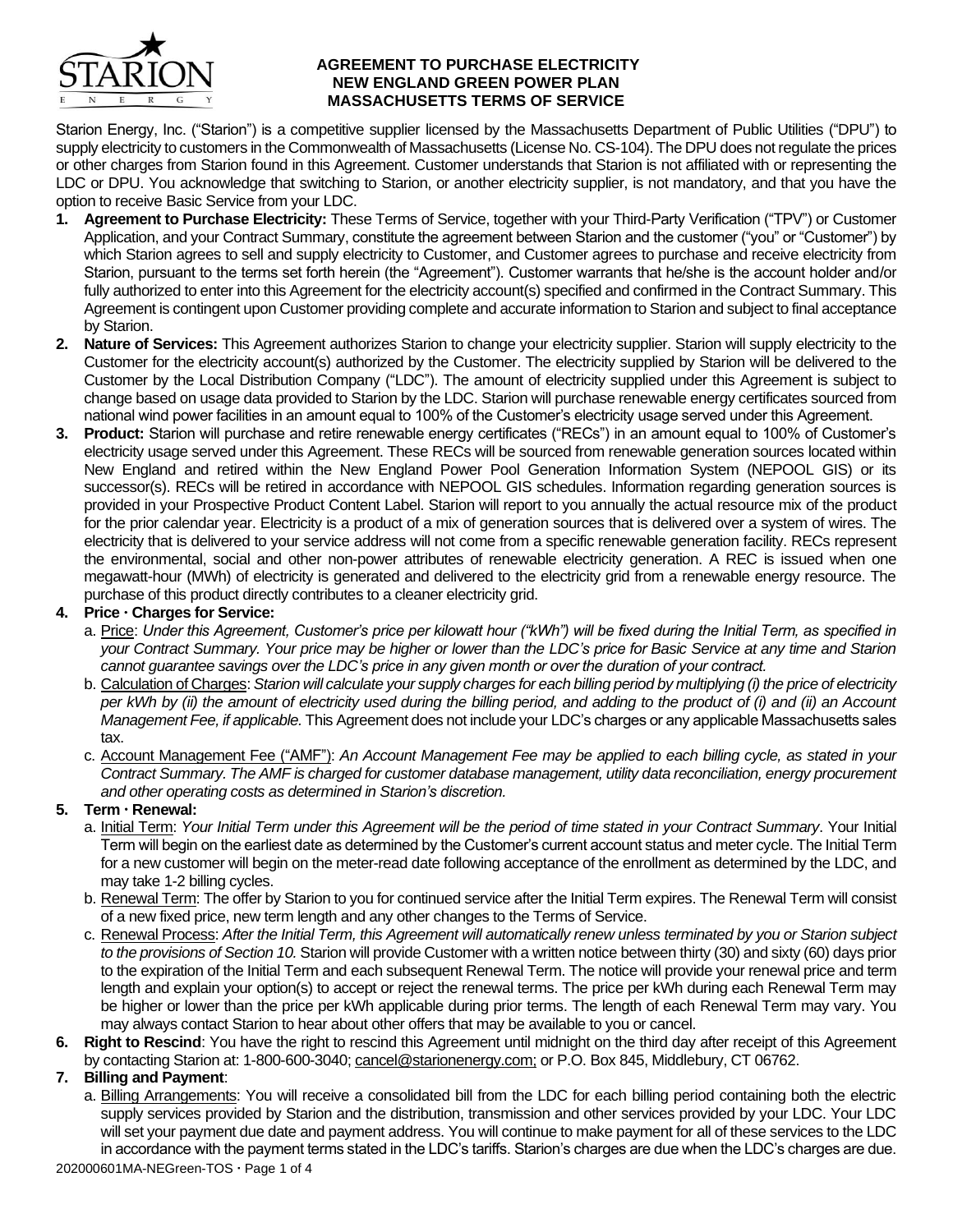*Starion does not offer budget billing directly for its services provided under this Agreement.* In the event your LDC charges Starion for services related to your account, Starion reserves the right to bill you for these charges. Contact your LDC for information regarding estimated bills and any payment programs, including deferred payments or third-party billing. Customer agrees to timely review its invoices and agrees that subject to applicable tariff and law, unless notice is given to Starion within ninety (90) days of the invoice date, all invoiced amounts will be deemed by you to be correct and Customer shall waive any right to dispute amounts set forth on such invoice.

- b. Non-Payment: We may terminate this service if a bill is not paid within forty-eight (48) days of receipt, or such longer time as permitted by 220 CMR 11.05(3)(c).
- c. Net Metering: If you generate electricity from a renewable generating facility to offset your electricity consumption and/or use net metering at any time during the term of this Agreement, you must notify Starion.
- **8. Cancellation of Existing Service:** If you presently purchase your electric supply service from another supplier, you are responsible for canceling that service pursuant to the terms of your agreement with your existing supplier, and for any cancellation fees that may apply.
- **9. Notices:** Notices sent by Starion to Customer will be sent in the method chosen by the Customer, whenever possible. Otherwise, notices will revert to the default of U.S. Mail. If Customer selects to receive electronic communications from Starion, it is the Customer's responsibility to ensure that the email address provided is current and notify Starion of any changes. If you provide Starion with your email address, you consent to receive communications from Starion in electronic form.

## **10. Termination of Agreement:**

- a. Termination by Customer: Customer may terminate this Agreement at any time by contacting Starion. *If Customer terminates this Agreement and, as a result, effectively cancels service prior to the expiration of the Initial Term, an early termination fee may apply, as stated in your Contract Summary.* An early termination fee will not apply if you terminate this Agreement because you relocate outside of the LDC's service territory. If you terminate this Agreement, you will be returned to the LDC's Basic Service unless you choose another electricity supplier. The effective termination date will be determined as set forth in the LDC's tariff and applicable law. You will be obligated to pay for the electricity and related services provided pursuant to this Agreement prior to the date that such termination becomes effective. If you terminate this Agreement by enrolling with a different supplier or returning to Basic Service, Starion will not be liable for any switching time delays and you will be obligated to make payment for services under this Agreement until termination of service with Starion is effective.
- b. Termination by Starion: Starion reserves the right to terminate this Agreement for any reason upon thirty (30) calendar days' notice to the Customer. The effective termination date will be the next applicable meter-read date after the 30-day period has expired as set forth in the LDC's tariff and applicable Massachusetts law. You will be obligated to pay for the electricity and related services provided pursuant to this Agreement prior to the date that such termination becomes effective. If Starion terminates this Agreement early, you will be returned to your LDC's Basic Service unless you choose another electricity supplier.
- **11. Customer Consent:** By entering into this Agreement, Customer consents to the use by Starion (including its subsidiaries and affiliates), or its authorized agents, of Regular Mail, telephone (which may include the use of predictive or autodialing equipment), email, text, facsimile, or other reasonable means to contact you to advise you about our services and products or other matters we believe may be of interest to you. Consent is provided until affirmatively revoked.
- **12. Privacy Policy Customer Information and Release Authorization:** By entering into this Agreement, you authorize Starion to obtain all information regarding your electricity account including, but not limited to, account contact information and address(es), account number(s), billing and payment information and history, credit information, historical and future electricity usage and peak electricity demand, meter reading data including smart meter data, and characteristics of electricity service. Starion will not release or sell your personal information to any other party without your consent unless required to do so by law or if necessary to defend or enforce the terms of this Agreement.

# **13. Low-Income Customers:**

- a. Low-Income Rate Eligibility**:** A discount on your LDC's distribution charges is available to qualifying residential customers. Contact your LDC for eligibility requirements and an application. These distribution charges do not form part of the Agreement and any eligibility for a discount is a matter between you and your LDC.
- b. If during this Agreement you become enrolled in the LDC's low-income discount rate program, Starion will ensure that the total Charges for Service provided by Starion, on a semi-annual basis, do not exceed the total amount you would otherwise pay for the applicable LDC's Basic Service during the same time period while enrolled in the LDC's low-income discount program. In order to achieve this, Starion may adjust your Price and/or issue you a credit. The provisions of this Section shall not apply for any time period before or after you are become enrolled in the LDC's low-income discount rate program, or for any time period prior to June 1, 2020 or after June 1, 2023.
- **14. Amendments:** If, at any time after you receive this Agreement there are any changes to the terms of this Agreement, you will be notified and provided a copy of, or website link to access, such terms. Any updated Agreement will become effective thirty (30) days after the date notification is sent. Customer's continued receipt of service from Starion after such change shall be deemed to be an acknowledgement and consent of the updated Agreement which will govern the contractual relationship between Starion and the Customer.
- **15. Representations Warranties:** Starion makes no representations or warranties other than those expressly set forth in this Agreement, and STARION EXPRESSLY DISCLAIMS ALL OTHER WARRANTIES, EXPRESS OR IMPLIED. Starion does not represent any guarantee of savings under this Agreement.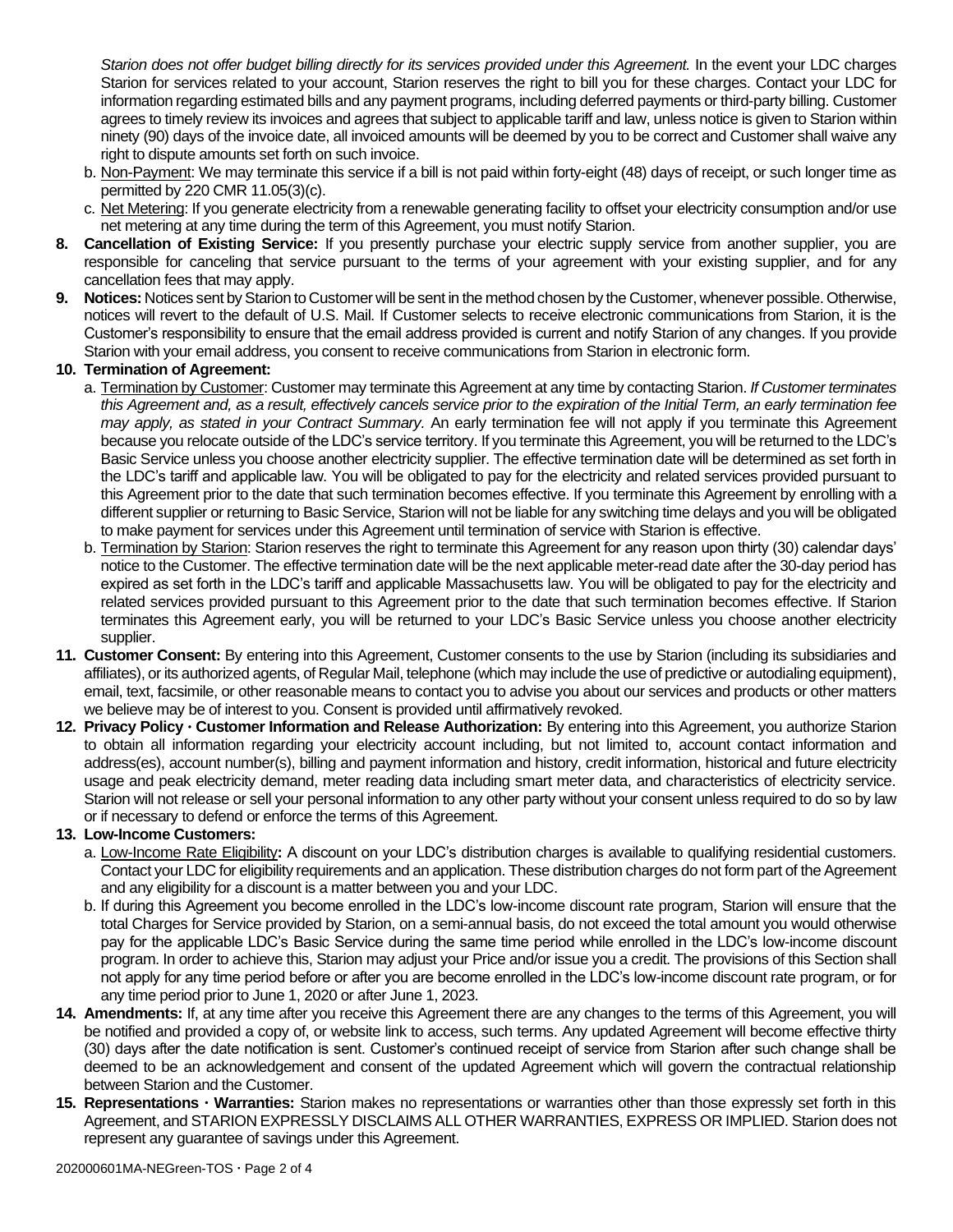- **16. Limitation of Liability:** Starion's liability in connection with this Agreement, including without limitation any alleged liability for Early Termination by Starion as explained above, shall not exceed the amount of your largest monthly invoice for electric generation service during the twelve (12) months immediately preceding termination of this Agreement. In no event shall either party be liable to the other for any indirect, special, consequential (including lost profits or revenue), incidental, indirect or punitive damages for claims arising under this Agreement.
- **17. Binding Effect Agency Assignment:** This Agreement shall extend to and be binding upon Starion's and Customer's respective successors and permitted assigns; provided, however, that Customer may not assign this Agreement without Starion's prior written consent, and any purported assignment without such consent shall be void. You appoint Starion as your agent to provide retail electric service, including electric transportation, transmission and related services appropriate to provide that service to you. Starion may assign its rights and obligations under this Agreement to an affiliate of Starion or to another competitive electricity supplier licensed to do business in Massachusetts, in whole or in part, subject to compliance with applicable law.
- **18. Force Majeure:** Performance of any obligation required by this Agreement shall be suspended if compliance is prevented by an Act of God, strike, fire, war, civil disturbance, embargo, explosion, breakage or accident to machinery or lines of pipe; repairing or altering machinery or lines of pipe; freezing of wells or lines of pipe; by federal, state or local law, rule, order or regulation or by any other cause reasonably beyond the control of a party. Any party claiming such interference with the performance of its obligations hereunder shall provide notice to the other party, specifying the cause of interference. A party shall not be required by this paragraph to settle a labor dispute with its own employees on terms it deems unfavorable.

## **19. Customer Service:**

- a. In the event of a dispute or disagreement involving Starion's services, you and Starion agree to use our best efforts to resolve the dispute. Most concerns can be resolved by calling our Customer Service Department at 1-800-600-3040. You may also emai[l info@starionenergy.com](mailto:info@starionenergy.com) or write to Starion Energy, P.O. Box 845, Middlebury, CT 06762. Starion's Customer Service is available Monday through Friday from 9:00 a.m. to 5:00 p.m. Eastern Time.
- b. If you remain unsatisfied with our attempt to resolve the issue, you may ask for assistance or request information about your consumer rights or file a complaint with the DPU at 1-877-886-5066, or by mail at Department of Public Utilities, Consumer Division, One South Starion, Boston, MA, 02110. The DPU can also refer to disputes between customers and an electric distributor, generator, aggregator, or supplier to the MA Office of Dispute Resolution if the amount of the dispute exceeds \$100 and is within the DPU's jurisdiction.

## **20. Claims Resolution:**

- a. In the event Starion is unable to resolve a complaint to your satisfaction, this section explains how claims can be resolved through arbitration or litigation. It includes an arbitration provision. You may reject the arbitration provision by sending us written notice within 45 days after your first energy bill with Starion as your supplier. See Your Right to Reject Arbitration below.
- b. For this section, you and Starion ("us" or "we") include any corporate parents, subsidiaries, affiliates or related persons or entities. Claim means any current or future claim, dispute or controversy relating to your account(s), this Agreement, or any agreement or relationship you have or had with us, except for the validity, enforceability or scope of the arbitration provision. Claim includes but is not limited to: (1) initial claims, counterclaims, cross-claims and third-party claims; (2) claims based upon contract, tort, fraud, statute, regulation, common law and equity; (3) claims by or against any third party using or providing any product, service or benefit in connection with any account; and (4) claims that arise from or relate to (a) any account created under any agreement with us or any rates charged on any such account, (b) advertisements, promotions or statements related to any rate plans, goods or services under any agreement with us, (c) benefits and services related to Customer's account with us (including rewards programs) and (d) your application for any account. You may not sell, assign or transfer a claim.
- c. Sending a Claim Notice: Before beginning arbitration or a lawsuit, you and we agree to send a written notice (a Claim Notice) to each party against whom a claim is asserted, in order to provide an opportunity to resolve the claim informally. Go to www.starionenergy.com and select your state of residence for a sample form of Claim Notice. The Claim Notice must describe the claim and state the specific relief demanded. Notice to you will be sent to your billing address. Notice to us must include your name, address and account number and be sent to Starion Energy, Attn: Compliance Dept., P.O. Box 845, Middlebury, CT 06762. If the claim proceeds to arbitration, the amount of any relief demanded in a Claim Notice will not be disclosed to the arbitrator until after the arbitrator rules.
- d. Arbitration: You or we may elect to resolve any claim by individual arbitration. Claims are decided by a neutral arbitrator. If arbitration is chosen by any party, neither you nor we will have the right to litigate that claim in court or have a jury trial on that claim. Further, you and we will not have the right to participate in a representative capacity or as a member of any class pertaining to any claim subject to arbitration. Arbitration procedures are generally simpler than the rules that apply in court, and discovery is more limited. The arbitrator's decisions are as enforceable as any court order and are subject to very limited review by a court. Except as set forth below, the arbitrator's decision will be final and binding. Other rights you or we would have in court may also not be available in arbitration.
	- i. Initiating Arbitration: Before beginning arbitration, you or we must first send a Claim Notice. Claims will be referred to either JAMS or AAA, as selected by the party electing arbitration. Claims will be resolved pursuant to this Arbitration provision and the selected organization's rules in effect when the claim is filed, except where those rules conflict with this Agreement. If we choose the organization, you may select the other within 30 days after receiving notice of our selection. Contact JAMS or AAA to begin an arbitration or for other information. Claims also may be referred to another arbitration organization if